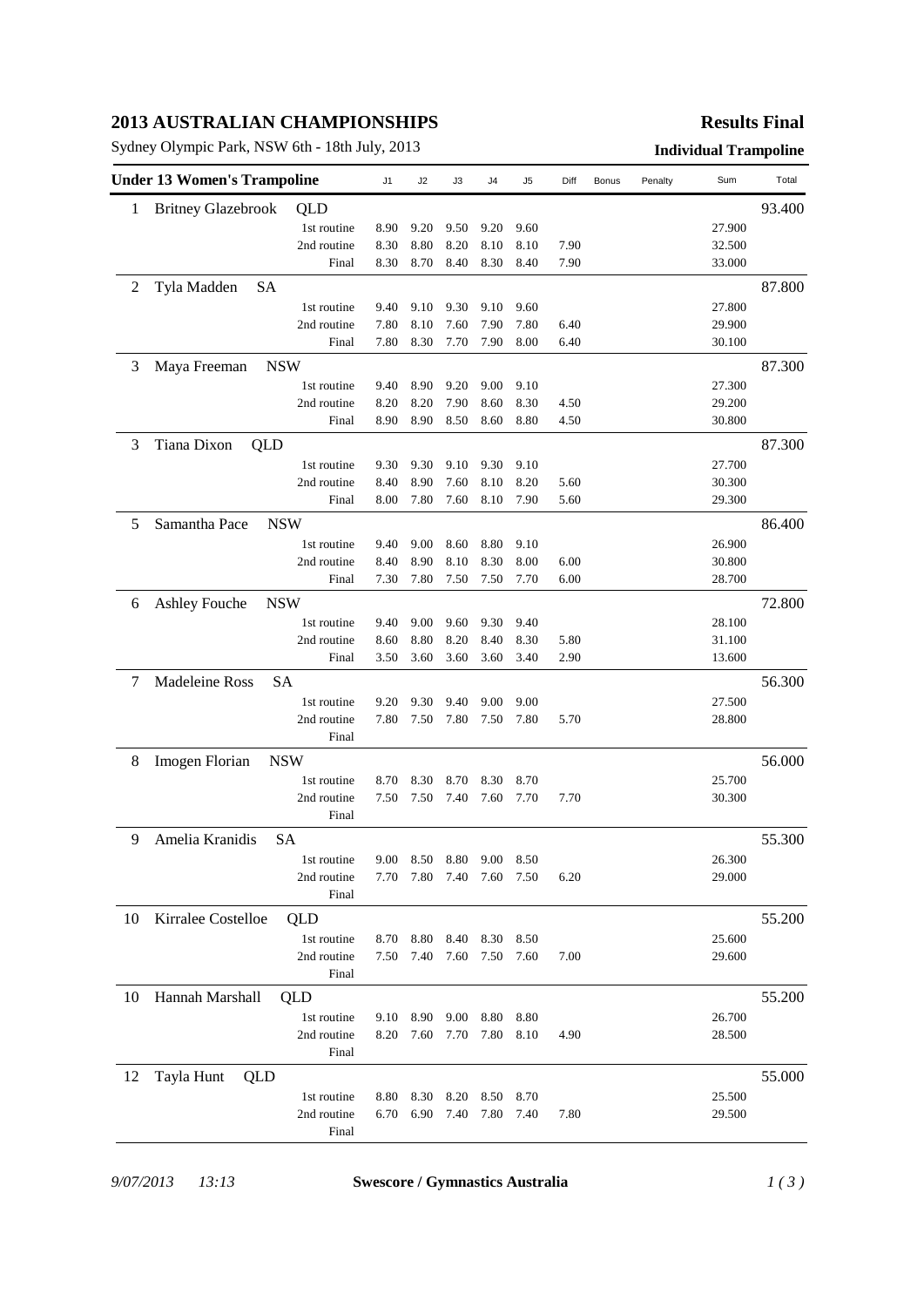# **2013 AUSTRALIAN CHAMPIONSHIPS**

Sydney Olympic Park, NSW 6th - 18th July, 2013 **Individual Trampoline**

## **Results Final**

|    | <b>Under 13 Women's Trampoline</b> | J1          | J2   | J3   | J4                       | J5   | Diff      | <b>Bonus</b> | Penalty | Sum | Total  |        |
|----|------------------------------------|-------------|------|------|--------------------------|------|-----------|--------------|---------|-----|--------|--------|
| 13 | Daisy Forsythe                     | NZ          |      |      |                          |      |           |              |         |     |        | 54.800 |
|    |                                    | 1st routine | 8.50 | 9.10 | 8.70                     | 9.00 | 8.60      |              |         |     | 26.300 |        |
|    |                                    | 2nd routine | 8.10 | 8.20 | 8.20                     | 8.10 | 7.80      | 4.10         |         |     | 28.500 |        |
|    |                                    | Final       |      |      |                          |      |           |              |         |     |        |        |
| 14 | Leanne Harrison                    | <b>WA</b>   |      |      |                          |      |           |              |         |     |        | 54.500 |
|    |                                    | 1st routine | 8.80 | 8.60 | 8.40                     | 8.90 | 8.90      |              |         |     | 26.300 |        |
|    |                                    | 2nd routine | 7.40 | 7.40 | 7.90                     | 7.80 | 7.80      | 5.20         |         |     | 28.200 |        |
|    |                                    | Final       |      |      |                          |      |           |              |         |     |        |        |
| 15 | <b>Brittany Wang</b>               | NZ          |      |      |                          |      |           |              |         |     |        | 54.300 |
|    |                                    | 1st routine | 8.60 | 7.80 | 8.30                     | 8.30 | 8.40      |              |         |     | 25.000 |        |
|    |                                    | 2nd routine | 7.00 | 6.90 | 7.30                     | 7.40 | 7.20      | 7.80         |         |     | 29.300 |        |
|    |                                    | Final       |      |      |                          |      |           |              |         |     |        |        |
| 16 | Elise Rechichi                     | WA          |      |      |                          |      |           |              |         |     |        | 53.600 |
|    |                                    | 1st routine | 8.40 | 8.30 | 8.80                     | 8.00 | 8.90      |              |         |     | 25.500 |        |
|    |                                    | 2nd routine | 7.40 | 7.50 | 7.30                     | 7.50 | 7.80      | 5.70         |         |     | 28.100 |        |
|    |                                    | Final       |      |      |                          |      |           |              |         |     |        |        |
| 17 | Chloe Blee<br>QLD                  |             |      |      |                          |      |           |              |         |     |        | 53.100 |
|    |                                    | 1st routine | 8.70 | 8.30 | 8.80                     | 8.20 | 8.70      |              |         |     | 25.700 |        |
|    |                                    | 2nd routine | 8.00 | 7.60 | 7.50                     | 7.70 | 7.70      | 4.40         |         |     | 27.400 |        |
|    |                                    | Final       |      |      |                          |      |           |              |         |     |        |        |
| 18 | Eilysh Callaghan                   | QLD         |      |      |                          |      |           |              |         |     |        | 52.600 |
|    |                                    | 1st routine | 8.80 | 8.40 | 8.50                     | 8.30 | 8.50      |              |         |     | 25.400 |        |
|    |                                    | 2nd routine | 6.90 | 7.00 | 7.30                     | 7.10 | 7.30      | 5.80         |         |     | 27.200 |        |
|    |                                    | Final       |      |      |                          |      |           |              |         |     |        |        |
| 19 | Jasmine Pearson                    | WA          |      |      |                          |      |           |              |         |     |        | 52.100 |
|    |                                    | 1st routine | 7.70 | 8.10 | 7.70                     | 8.10 | 8.10      |              |         |     | 23.900 |        |
|    |                                    | 2nd routine | 7.30 | 7.60 | 7.10                     | 7.30 | 7.60      | 6.00         |         |     | 28.200 |        |
|    |                                    | Final       |      |      |                          |      |           |              |         |     |        |        |
| 20 | Sallyrose Cooper                   | <b>TAS</b>  |      |      |                          |      |           |              |         |     |        | 51.800 |
|    |                                    | 1st routine | 8.40 | 8.20 | 8.10                     | 8.00 | 8.30      |              |         |     | 24.600 |        |
|    |                                    | 2nd routine | 7.80 | 7.70 | 7.70                     | 7.40 | 7.40      | 4.40         |         |     | 27.200 |        |
|    |                                    | Final       |      |      |                          |      |           |              |         |     |        |        |
| 21 | Maddison Muir                      | <b>TAS</b>  |      |      |                          |      |           |              |         |     |        | 51.600 |
|    |                                    | 1st routine |      |      | 8.00 7.70 8.20 8.10 8.50 |      |           |              |         |     | 24.300 |        |
|    |                                    | 2nd routine |      |      | 7.40 7.90 7.50 7.50 7.70 |      |           | 4.60         |         |     | 27.300 |        |
|    |                                    | Final       |      |      |                          |      |           |              |         |     |        |        |
| 22 | Millicent Van Der Walt             | QLD         |      |      |                          |      |           |              |         |     |        | 51.400 |
|    |                                    | 1st routine | 8.80 | 8.20 | 8.60                     | 8.30 | 8.60      |              |         |     | 25.500 |        |
|    |                                    | 2nd routine | 6.60 | 6.70 | 6.70                     | 6.70 | 6.90      | 5.80         |         |     | 25.900 |        |
|    |                                    | Final       |      |      |                          |      |           |              |         |     |        |        |
| 23 | Jessica Pickering                  | <b>NSW</b>  |      |      |                          |      |           |              |         |     |        | 51.300 |
|    |                                    | 1st routine | 8.00 | 8.10 | 8.30                     | 8.10 | 8.50      |              |         |     | 24.500 |        |
|    |                                    | 2nd routine | 6.10 | 6.30 | 6.40                     |      | 6.70 6.40 | 7.70         |         |     | 26.800 |        |
|    |                                    | Final       |      |      |                          |      |           |              |         |     |        |        |
| 24 | <b>Anouk Hendriks</b>              | QLD         |      |      |                          |      |           |              |         |     |        | 51.100 |
|    |                                    | 1st routine | 8.20 | 8.30 | 7.90                     | 8.00 | 8.40      |              |         |     | 24.500 |        |
|    |                                    | 2nd routine | 7.20 |      | 7.10 6.80                | 7.30 | 7.30      | 5.00         |         |     | 26.600 |        |
|    |                                    | Final       |      |      |                          |      |           |              |         |     |        |        |
|    |                                    |             |      |      |                          |      |           |              |         |     |        |        |